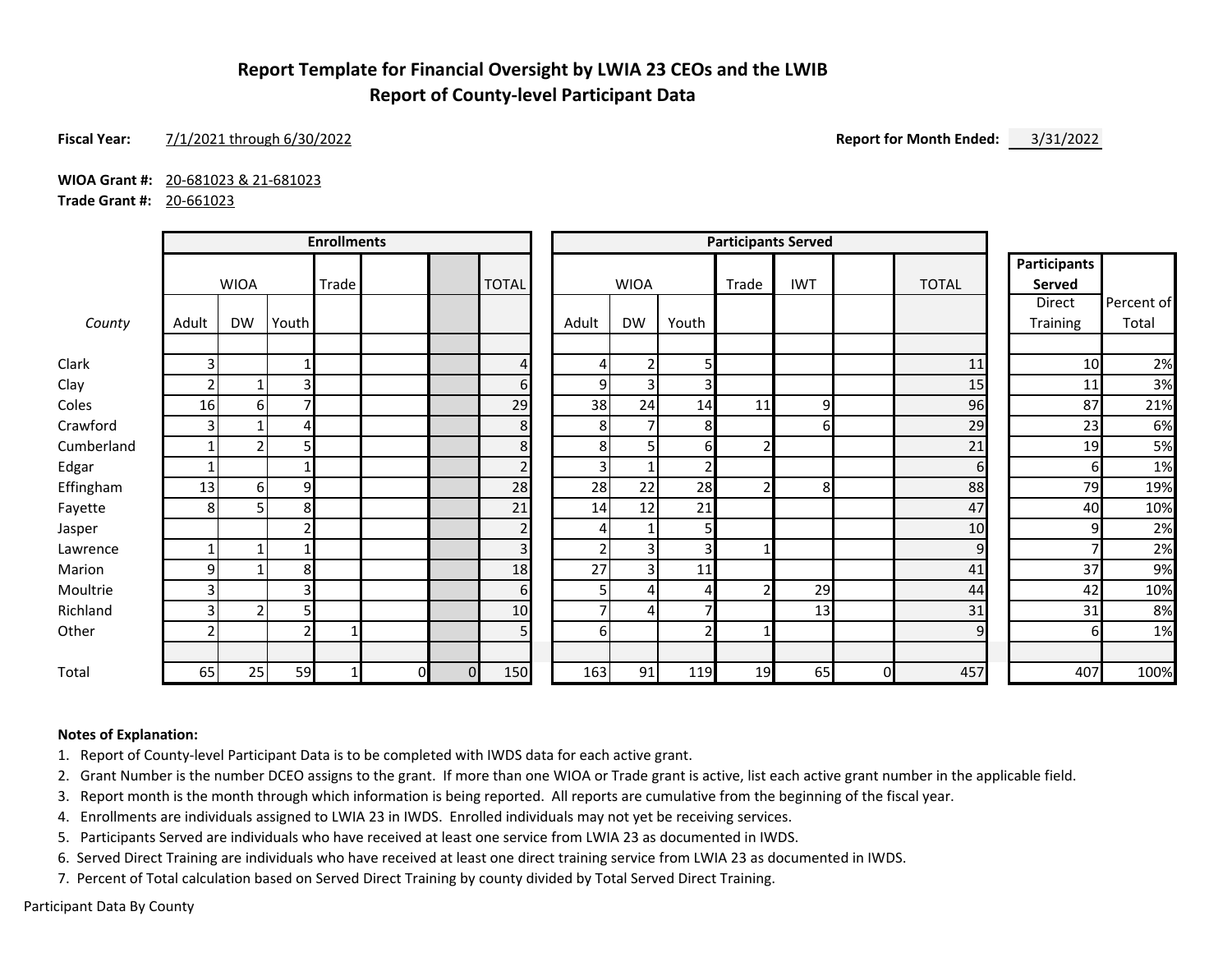## **LWIA 23 CEO and LWIB Financial Oversight Report of County-level Participant Direct Training Expenditures**

**Fiscal Year:** 07/01/2021 through 06/30/2022 **Report for Month Ended:** 3/31/2022

|            |               |                  |                                      |               | $19 - 661023/$ | 20-681023/   |          |                        |            |
|------------|---------------|------------------|--------------------------------------|---------------|----------------|--------------|----------|------------------------|------------|
|            |               |                  | WIOA Formula - 20-681023 / 21-681023 |               | 20-661023      | 21-681023    |          |                        |            |
|            |               |                  |                                      |               |                | Incumbent    |          |                        |            |
|            |               |                  | Youth In                             | Youth Out of  |                | Worker       |          |                        | Percent of |
| County     | Adult         | <b>DW</b>        | School                               | School        | Trade          | Training     |          | <b>Total By County</b> | Total      |
| Clark      | 13,425        | 1,772            | 7,301                                | 6,266         |                |              | \$       | 28,764                 | 3%         |
| Clay       | 35,256        | 23,048           |                                      | 3,806         |                |              |          | 62,109                 | 6%         |
| Coles      | 58,138        | 44,223           | 15,646                               | 29,235        | 21,254         | 10,255       | \$       | 178,750                | 16%        |
| Crawford   | 43,273        | 36,747           | 25,682                               | 4,404         |                |              | \$       | 110,106                | 10%        |
| Cumberland | 19,504        | 4,090            | 15,683                               | 7,825         | 3,580          |              | \$       | 50,682                 | 5%         |
| Edgar      | 5,625         |                  | 190                                  | 11,982        |                |              | \$       | 17,796                 | 2%         |
| Effingham  | 50,756        | 46,604           | 41,261                               | 23,256        | 5,885          | 10,537       | \$       | 178,300                | 16%        |
| Fayette    | 42,463        | 23,897           | 13,784                               | 51,097        |                |              |          | 131,243                | 12%        |
| Jasper     | 12,561        | 5,710            | 9,180                                | 10,438        |                |              |          | 37,888                 | 3%         |
| Lawrence   | 12,264        | 8,583            | 3,108                                | 8,262         |                |              | \$       | 32,217                 | 3%         |
| Marion     | 67,275        | 12,016           | 13,177                               | 48,976        |                |              | \$       | 141,444                | 13%        |
| Moultrie   | 9,175         | 17,730           | 6,021                                | 1,976         | 2,942          |              | \$       | 37,844                 | 3%         |
| Richland   | 18,723        | 13,559           | 27,317                               | 2,605         |                |              |          | 62,203                 | 6%         |
| Other      | 17,551        |                  |                                      | 12,083        | 11,903         |              | \$       | 41,537                 | 4%         |
|            |               |                  |                                      |               |                |              |          |                        |            |
| Total      | \$<br>405,988 | 237,980 \$<br>\$ | 178,349                              | \$<br>222,211 | \$<br>45,564   | \$<br>20,792 | \$<br>\$ | 1,110,884              | 100%       |

#### **Notes of Explanation:**

1. Report of County-level Participant Direct Training Expenditures is to be completed with CEFS expenditure data for each active grant.

2. Report month is the month through which information is being reported. All reports are cumulative from the beginning of the fiscal year.

3. Total by County is the cumulative amount of direct training expenditures by county.

4. Percent of Total calculation based on Total by County divided by total direct training expenditures.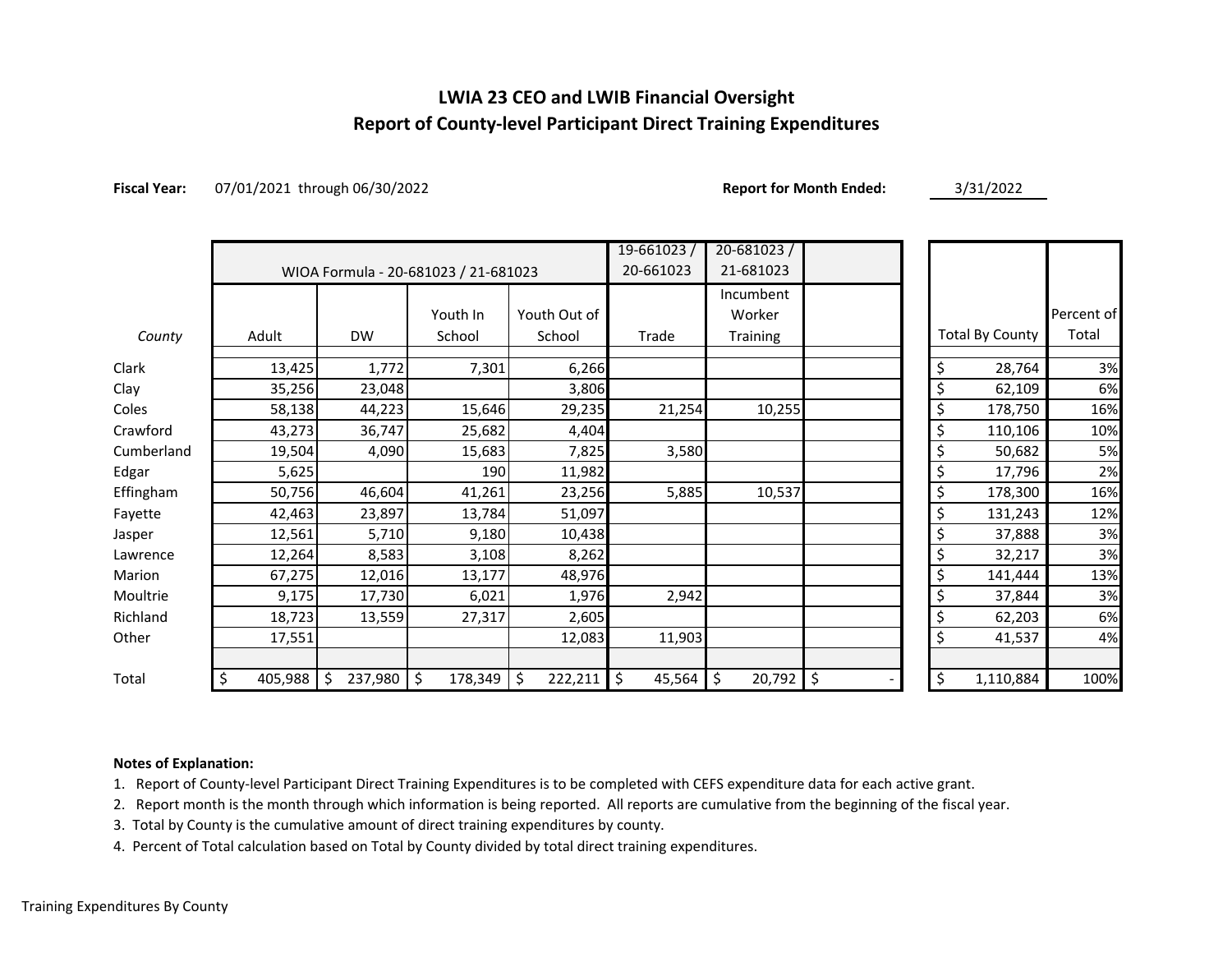## **LWIA 23 CEO and LWIB Financial Oversight Key Metrics for Financial Oversight of WIOA Formula Grants**

| <b>WIOA Grant Numbers:</b>         | 20-681023 / 21-681023                    |              | 3/31/2022                   |                      |                          |
|------------------------------------|------------------------------------------|--------------|-----------------------------|----------------------|--------------------------|
|                                    |                                          |              |                             | <b>Status</b>        |                          |
| Metric                             | <b>Standard</b>                          | <b>Adult</b> | <b>Dislocated</b><br>Worker | Youth – In<br>School | Youth – Out<br>of School |
| Obligations - Year 1 20-681023     | $80\%$ by June $30th$ - see note 8 below | $F***$       | M                           | $F***$               | $F***$                   |
| Obligations - Year 2 20-681023     | 100% by June $30^{\text{th}}$            | MG           | MG                          | MG                   | MG                       |
| Obligations - Year 1 21-681023     | $80\%$ by June $30th$                    | MG           | MG                          | MG                   | MG                       |
| Obligations - Year 2 21-681023     | 100% by June $30^{\text{th}}$            | MG           | MG                          | MG                   | MG                       |
| <b>Direct Training Expenses</b>    | 50% of total expenditures                | MG           | MG                          |                      |                          |
| <b>Youth - In School 20-681023</b> | Not more than 50% of youth budget        |              |                             | MG                   |                          |
| <b>Youth - In School 21-681023</b> | Not more than 50% of youth budget        |              |                             | MG                   |                          |
| Youth $-20-681023$                 | Minimum 20% for work experience          |              |                             | N                    |                          |
| Youth $-21-681023$                 | Minimum 20% for work experience          |              |                             | N                    |                          |

### **Notes of Explanation:**

- 1. A key metrics report is to be completed for the active formula grants.
- 2. The grant number is the number DCEO assigns to the grant.

3. Report month is the month through which information is being reported. All reports are cumulative from the beginning of the grant period and should tie to entries made on the Grant Reporting System (GRS). GRS entries for the report month are required to be made within 20 days of the end of the previous month.

4. As shown, some metrics apply separate standards for each of the two years for which formula grant funding is available.

5. The budget and expenses for grant amounts allocated for administration costs are not included in the calculation of the obligations metrics. The Year 1 obligations measure is prorated to reflect cumulative minimum obligations of 6.67% per month (i.e., 80% divided by 12).

6. The direct training expenses metric applies to adults and dislocated workers only and is calculated based on all available funds for the program year, including funds carried in from the previous year.

7. Status indicators are as follows: MG=Meeting; N= Not Meeting; M= Met; F= failed

8. \*\*\*A waiver request regarding the 80% obligation rate for the PY20 funds was approved as long as certain conditions are met, including implementing the action plan and strategies submitted along with recurring communication of progress to DCEO.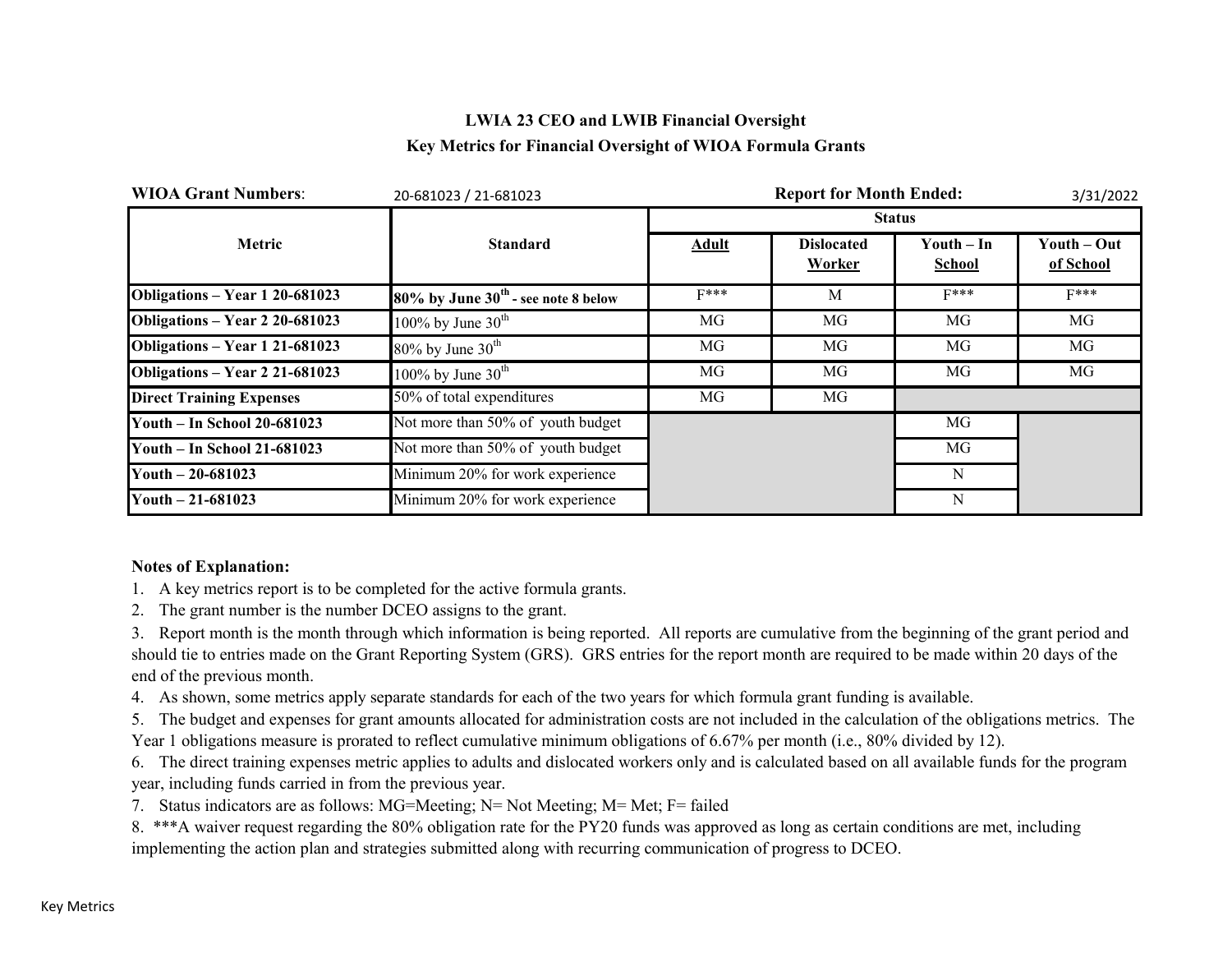# Lake Land College Statement of Expenditures March 2022

(In Whole Numbers)

|                           | Current<br>Expense | Y-T-D<br>Expense | <b>PY21</b><br>Annual<br><b>Budget</b> | Annual<br><b>Budget</b><br>Remaining | %<br>Spent |
|---------------------------|--------------------|------------------|----------------------------------------|--------------------------------------|------------|
| Expenses                  |                    |                  |                                        |                                      |            |
| <b>Salaries</b>           | 15,702             | 133,808          | 181,000                                | 47.192                               | 73.9%      |
| <b>Fringe Benefits</b>    | 6,408              | 53,153           | 80,280                                 | 27,127                               | 66.2%      |
| Travel / Training / Mtgs  | 199                | 640              | 8,000                                  | 7,360                                | 8.0%       |
| Contractual               | 0                  | 858              | 2,000                                  | 1,142                                | 42.9%      |
| <b>Facility Costs</b>     | 539                | 4.849            | 10,000                                 | 5,151                                | 48.5%      |
| Office / Operations Costs | 296                | 62,670           | 77,700                                 | 15,030                               | 80.7%      |
| <b>Total Expenses</b>     | 23,144             | 255.978          | 358.980                                | 103,002                              | 71.3%      |

### Notes of Explanation:

1. Detailed expenditure information is available to the CEOs and LWIB upon request.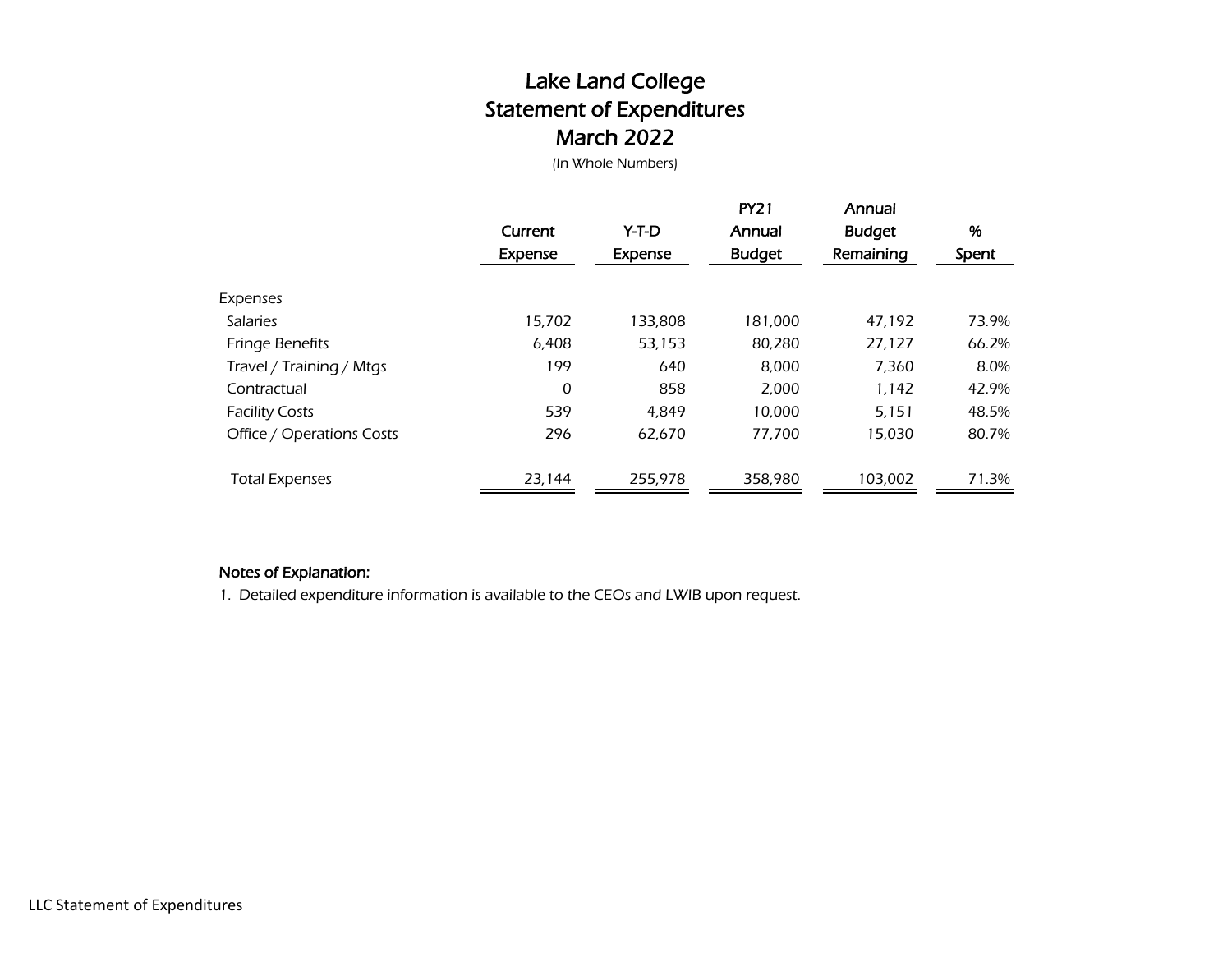## **Report for Financial Oversight by CEOs and LWIB Summary of Financial Activity for Service Providers**

|                               |               |           |           |         | <b>Report for Month Ended:</b> | 3/31/2022 |  |
|-------------------------------|---------------|-----------|-----------|---------|--------------------------------|-----------|--|
| <b>Service Provider Name:</b> | <b>CEFS</b>   |           |           |         |                                |           |  |
|                               | <b>Budget</b> |           | Expenses  |         | <b>Remaining Balance</b>       |           |  |
| Line Item                     | Amount        | % Total   | Amount    | % Total | Amount                         | % Total   |  |
| Direct Training               | 2,762,382     | 74.8%     | 1,297,824 | 67.6%   | 1,464,558                      | 82.7%     |  |
| All Other                     | 928,645       | 25.2%     | 621,626   | 32.4%   | 307,019                        | 17.3%     |  |
| Total                         | 3,691,027     | $100.0\%$ | 1,919,450 | 100.0%  | 1,771,578                      | 100.0%    |  |

### **Notes of Explanation:**

1. CEFS is the only service provider in LWIA 23.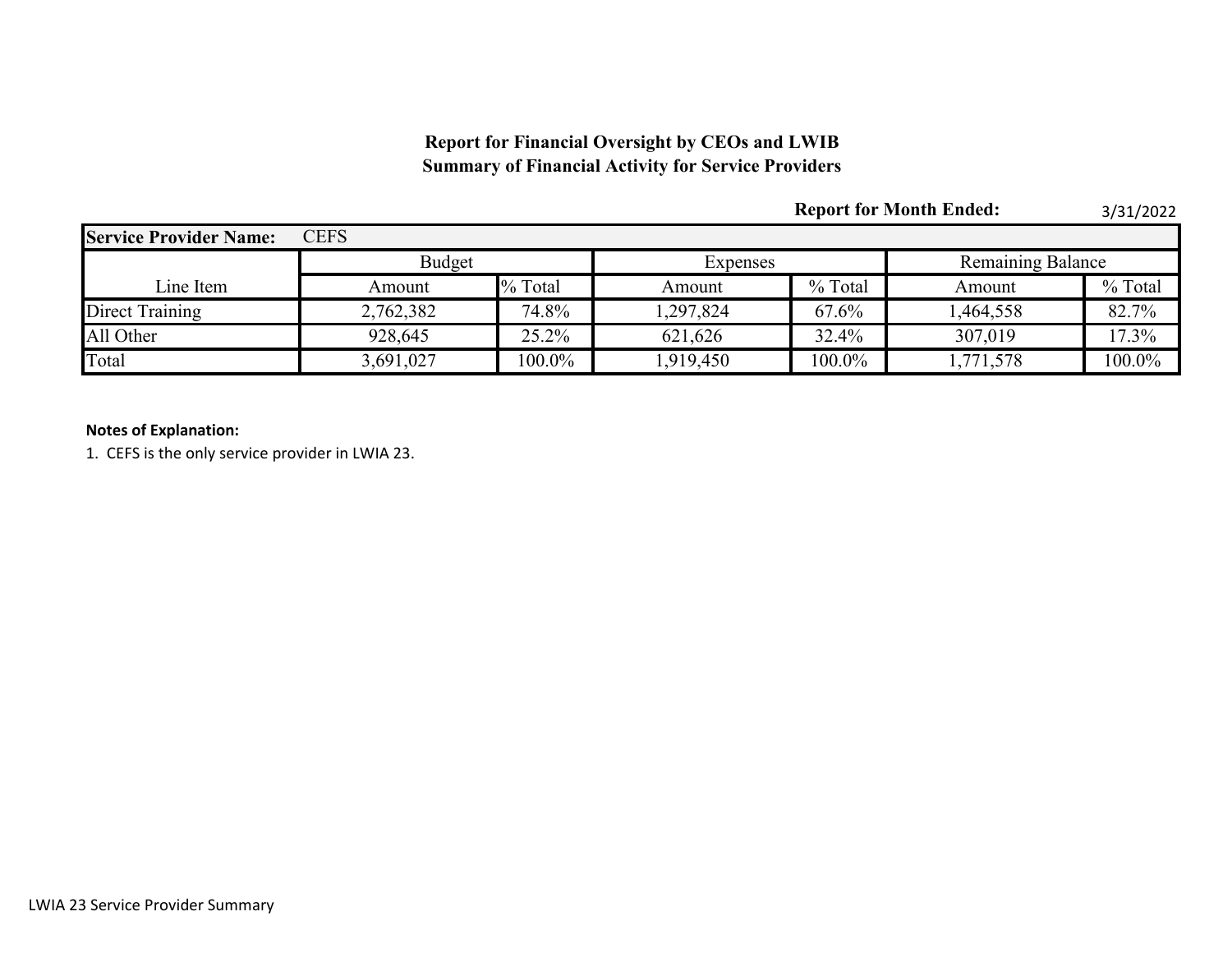## **Report for Financial Oversight by LWIA 23 CEOs and the LWIB Report of Training Provider Expenditures**

| Fiscal Year: 07/01/2021 through 06/30/2022 | <b>Month Ended:</b>      |                              | 3/31/2022                        |                         |  |
|--------------------------------------------|--------------------------|------------------------------|----------------------------------|-------------------------|--|
|                                            |                          | <b>Current Month</b>         |                                  |                         |  |
| <b>Training Provider</b>                   |                          | <b>Expenses</b>              |                                  | <b>Expenses to Date</b> |  |
| <b>Advanced Healthcare Training</b>        | \$                       |                              | \$                               |                         |  |
| <b>Barnes &amp; Noble</b>                  | $\overline{\$}$          |                              | $\overline{\$}$                  |                         |  |
| Capital Area School of Practical Nursing   | \$                       |                              | \$                               |                         |  |
| <b>Coding For Success</b>                  | \$                       |                              | \$                               |                         |  |
| <b>College of Dupage</b>                   | $\overline{\$}$          |                              | $\overline{\$}$                  | $\blacksquare$          |  |
| Danville Area Community College            | \$                       | $\blacksquare$               | \$                               |                         |  |
| <b>Eastern Illinois University</b>         | $\overline{\mathcal{S}}$ | $\qquad \qquad \blacksquare$ | \$                               | -                       |  |
| <b>Effingham Academy of Cosmetology</b>    | $\overline{\$}$          | $\qquad \qquad \blacksquare$ | \$                               |                         |  |
| <b>Illinois Eastern Community Colleges</b> | \$                       | $\qquad \qquad \blacksquare$ | $\overline{\mathcal{S}}$         | 169,650.49              |  |
| Indiana State University                   | \$                       |                              | \$                               |                         |  |
| <b>IUPUI</b>                               | \$                       |                              | \$                               |                         |  |
| Ivy Tech Community College                 | $\overline{\mathcal{S}}$ |                              | \$                               |                         |  |
| Janice Gebke RN                            | \$                       | $\blacksquare$               | \$                               |                         |  |
| John A. Logan College                      | $\overline{\$}$          |                              | $\overline{\$}$                  |                         |  |
| Kaskaskia College                          | \$                       | 48,388.48                    | $\overline{\boldsymbol{\theta}}$ | 157,856.41              |  |
| Lake Land College                          | \$                       | 4,943.07                     | $\overline{\mathcal{S}}$         | 227,372.86              |  |
| Lakeview College of Nursing                | $\overline{\$}$          |                              | $\overline{\$}$                  |                         |  |
| <b>Lincoln Land Community College</b>      | \$                       |                              | \$                               | 3,900.00                |  |
| <b>Lincoln Trail College</b>               | $\overline{\$}$          |                              | \$                               |                         |  |
| <b>Milikin University</b>                  | $\overline{\$}$          |                              | \$                               |                         |  |
| <b>National Pipe Trades</b>                | $\overline{\mathcal{S}}$ |                              | \$                               |                         |  |
| Parkland College                           | $\overline{\mathcal{S}}$ | 2,312.50                     | \$                               | 7,203.00                |  |
| <b>Premier CDL Training</b>                | \$                       |                              | \$                               |                         |  |
| <b>Rend Lake College</b>                   | \$                       | $\blacksquare$               | \$                               |                         |  |
| <b>Richland Community College</b>          | \$                       |                              | \$                               | 2,328.00                |  |
| Southern Illinois University - Carbondale  | $\overline{\$}$          |                              | $\overline{\$}$                  | 11,800.70               |  |
| Southern Illinois Book and Supply          | \$                       |                              | \$                               |                         |  |
| Southwestern Illinois College              | \$                       |                              | \$                               |                         |  |
| <b>Truck Driver Institute</b>              | \$                       |                              | \$                               |                         |  |
| University of Illinois - Springfield       | \$                       |                              | \$                               |                         |  |
| <b>Vincennes University</b>                | \$                       |                              | \$                               | 2,646.32                |  |
| <b>Notes of Explanation:</b>               |                          | Total \$                     |                                  | 582,757.78              |  |

1) All training providers with expenses charged to an LWIA 23 grant during the fiscal year are listed.

2) Training providers generally invoice by semester.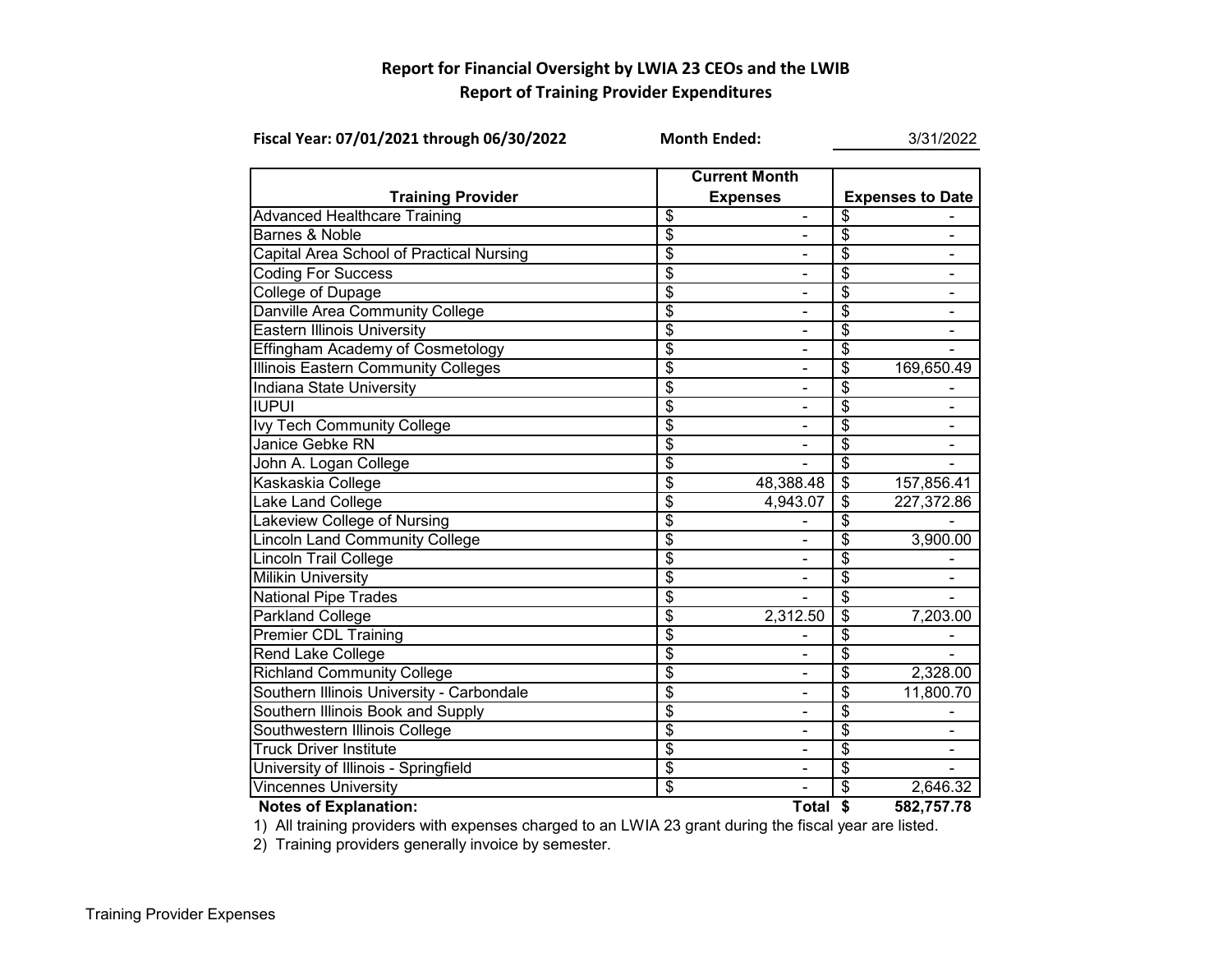# **LOCAL WORKFORCE INNOVATION BOARD 23 GRS GRANT SUMMARY MARCH 2022**

\* Cash balance as of 04/19/22

| Grant #20-681023              |               |              |                |                  |                  |                |
|-------------------------------|---------------|--------------|----------------|------------------|------------------|----------------|
| <b>WIOA Formula Grant</b>     |               |              |                | <b>CASH</b>      | <b>CASH</b>      |                |
| 7/1/20 thru 6/30/22           | <b>BUDGET</b> | <b>COSTS</b> | <b>BALANCE</b> | <b>AVAILABLE</b> | <b>REQUESTED</b> | <b>BALANCE</b> |
|                               |               |              |                |                  |                  |                |
| <b>Administration</b>         | 323,362.00    | 244,111.44   | 79,250.56      |                  |                  |                |
| <b>Youth In School</b>        | 247,290.00    | 348,993.07   | (101, 703.07)  |                  |                  |                |
| <b>Youth Out Of School</b>    | 741,870.00    | 564,491.27   | 177,378.73     |                  |                  |                |
| <b>Adult</b>                  | 1,191,093.00  | 1,191,093.00 | 0.00           |                  |                  |                |
| <b>Dislocated Workers</b>     | 730,037.00    | 676,018.60   | 54,018.40      |                  |                  |                |
| <b>TOTAL</b>                  | 3,233,652.00  | 3,024,707.38 | 208,944.62     | 3,233,652.00     | 3,008,215.82     | 225,436.18     |
|                               |               |              |                |                  |                  |                |
| Grant #21-681023              |               |              |                |                  |                  |                |
| <b>WIOA Formula Grant</b>     |               |              |                | <b>CASH</b>      | <b>CASH</b>      |                |
| 7/1/21 thru 6/30/22           | <b>BUDGET</b> | <b>COSTS</b> | <b>BALANCE</b> | <b>AVAILABLE</b> | <b>REQUESTED</b> | <b>BALANCE</b> |
|                               |               |              |                |                  |                  |                |
| <b>Administration</b>         | 255,626.00    | 0.00         | 255,626.00     |                  |                  |                |
| <b>Youth In School</b>        | 194,267.00    | 4,463.61     | 189,803.39     |                  |                  |                |
| <b>Youth Out Of School</b>    | 582,803.00    | 7,645.62     | 575, 157.38    |                  |                  |                |
| <b>Adult</b>                  | 718,621.00    | 210,713.85   | 507,907.15     |                  |                  |                |
| <b>Dislocated Workers</b>     | 804,954.00    | 375,573.91   | 429,380.09     |                  |                  |                |
| <b>TOTAL</b>                  | 2,556,271.00  | 598,396.99   | 1,957,874.01   | 2,556,271.00     | 508,700.00       | 2,047,571.00   |
|                               |               |              |                |                  |                  |                |
| Grant #19-661023              | <b>CLOSED</b> |              |                |                  |                  |                |
| <b>Trade</b>                  |               |              |                | <b>CASH</b>      | <b>CASH</b>      |                |
| 6/1/21 thru 9/30/21           | <b>BUDGET</b> | <b>COSTS</b> | <b>BALANCE</b> | <b>AVAILABLE</b> | <b>REQUESTED</b> | <b>BALANCE</b> |
| <b>Training</b>               | 42,161.18     | 42,145.06    | 16.12          |                  |                  |                |
| Out of Area Job Search        | 0.00          | 0.00         | 0.00           |                  |                  |                |
| <b>Out of Area Relocation</b> | 0.00          | 0.00         | 0.00           |                  |                  |                |
| Transportation                | 0.00          | 16.12        | (16.12)        |                  |                  |                |
| <b>Case Management</b>        | 7,956.32      | 7,956.32     | 0.00           |                  |                  |                |
| <b>TOTAL</b>                  | 50,117.50     | 50,117.50    | 0.00           | 50,117.50        | 50,117.50        | 0.00           |